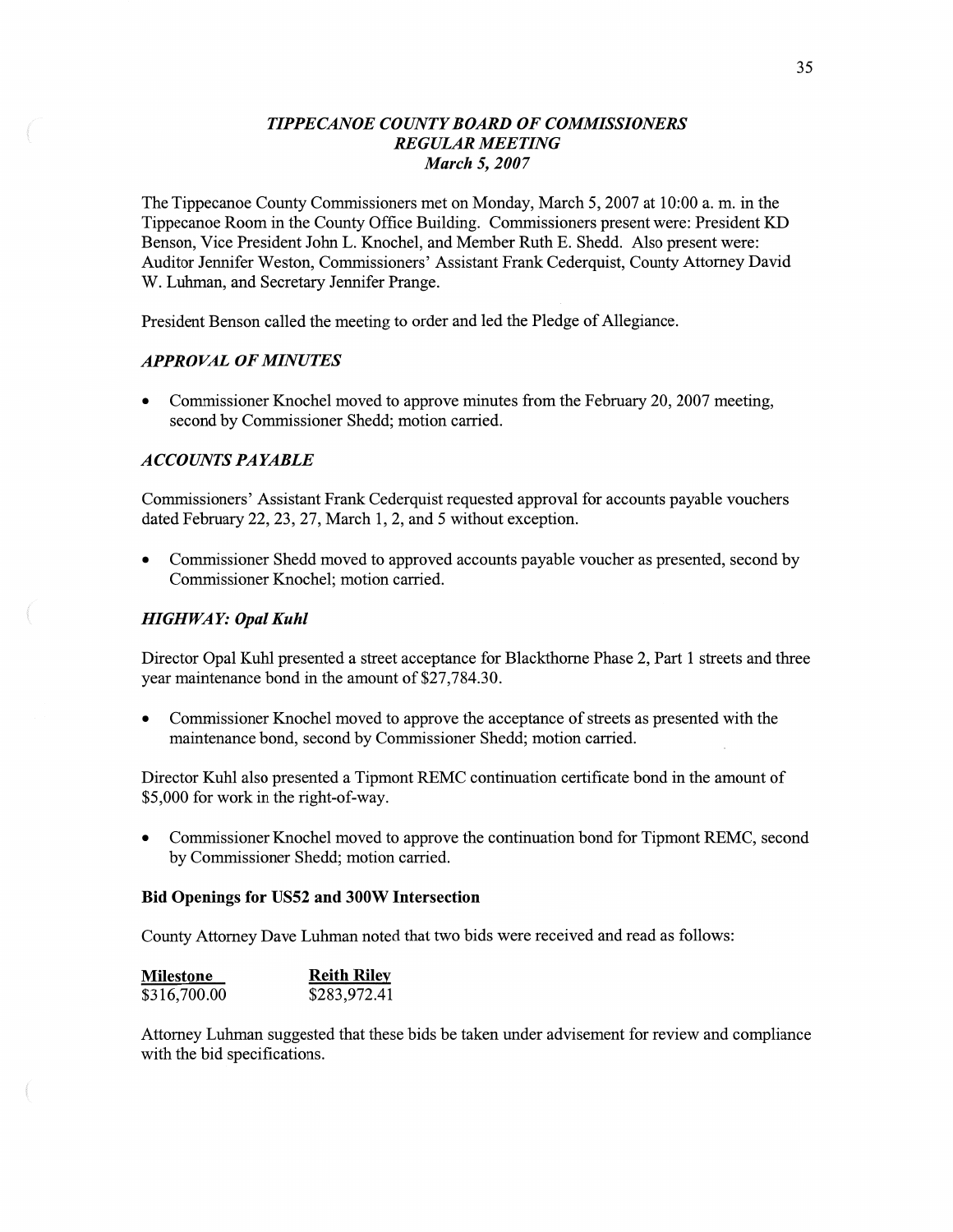**0** Commissioner Knochel moved to take bids received under advisement, second by Commissioner Shedd; motion carried.

#### **Subdivision Variance S-3927 Campus Suites**

**0** Commissioner Knochel moved to hear subdivision variance 8-3 927 Campus Suites Subdivision, (Major Preliminary Plat), second by Commissioner Shedd; motion carried

Attorney Joe Bumbleburg spoke on behalf of the petitioner to request a variance to waive the required turnaround at the end of Paramount Drive. Attorney Bumbleburg presented a sketch of the subdivision variance and noted that appropriate accommodations have been made for this variance.

- **0** Commissioner **Knochel** moved to approve the variance as presented, second by Commissioner Shedd; **motion** carried.
- **0** Commissioner Knochel moved to hear and approve rezone Z-2320 Robert L. Meister (The Greens PD) (R1 to PDRS) Ordinance 2007-11-CM, second by Commissioner Shedd; motion carried.

(quote)

February 22, 2007 Ref. No.: 07-068

Tippecanoe County, Commissioners 20 N 3rd Street Lafayette, IN 47901

## **CERTIFICATION**

RE: **Z—2320—ROBERT** L. **NIEISTER (The** Greens PD) (R1 to **PDRS):** Developer, with consent of owner, is requesting PDRS zoning for a large lot, single-family residential project with 21 home sites located on a former golf course. The site is located on SR 26 W at the Par View Golf Course, Wabash 15 (SE & NE) 23-5.

Dear County Commissioners:

As Secretary to the Area Plan Commission of Tippecanoe County, I do hereby certify that at **<sup>a</sup>** public hearing held on February 21, 2007, the Area **Plan** Commission of Tippecanoe County voted 12 yes *-* **0** no on the motion to rezone the subject real estate from R1 to PDRS. Therefore, the Area Plan Commission of Tippecanoe County recommends to the Tippecanoe County Commissioners that the proposed rezoning ordinance be APPROVED for the property described in the attachment, contingent on meeting all requirements of UZO 2-27-10 for submission of **Final** Detailed Plans, signed off by those noted in that section to include:

1. A11 sheets (other than preliminary plat) that make up the approved Preliminary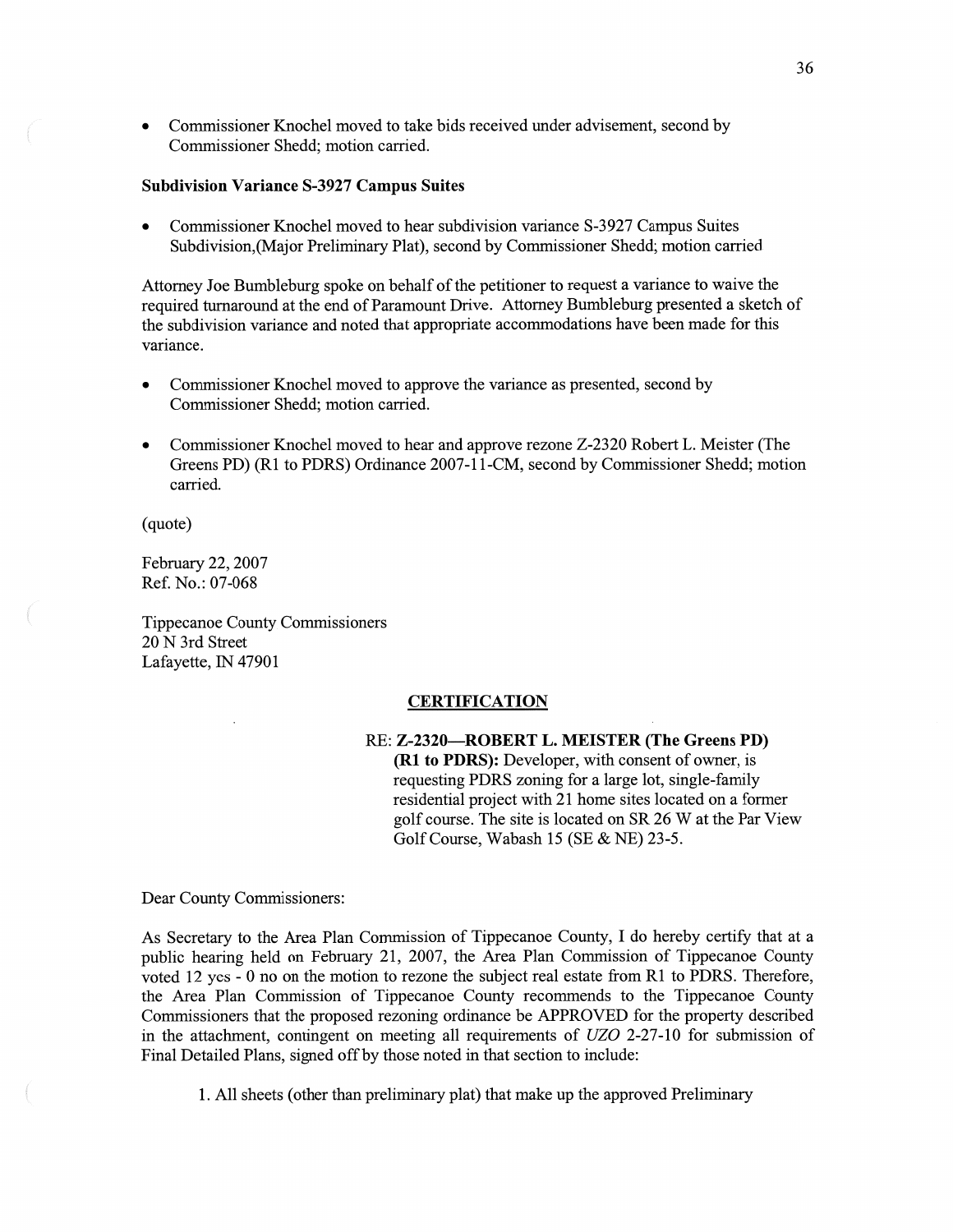Plan;

- 2. PD construction plans per UZO Appendix B2-2;
- 3. **A** final plat per UZO Appendix B-3 -2 as applicable;
- 4. Appropriate performance bonds submitted with final detailed plans;
- 5. Street names approved by the post office, 911 and APC;
- 6. **A** "No Vehicular Access" statement platted along the CR 325 **W** right-of—way;
- 7. **A** "No Vehicular Access" statement platted along the easement for Winwood Drive at the rear lot lines of Lots 9-12.
- 8. Include approved plant schedule, planting instructions and tree protection plan as developed by the West Lafayette Greenspace Administrator;
- 9. Provide a sign drawing that shows the development's monument entrance sign in the center planting bed with a message area not to exceed 48 sq. ft., to be

reviewed and approved by the APC and Tippecanoe County Building Commission staff. Said sign shall not be located within the **Vision** triangle.

Restrictive Covenants — The following items shall be part of the planned development's covenants made enforceable by the Area Plan **Commission** and irrevocable by the lot owners:

- 10. A "No Vehicular Access" statement platted along the CR 325 **W** right-of-way;
- 11. A "No Vehicular Access" statement platted along the easement for Winwood Drive at the rear lot lines of Lots 9-12;

Additional Conditions:

12. A copy of the Articles of Incorporation for the Home Owners Association of The Greens Planned **Development** Inc., approved and filed with the Indiana Secretary of State, along with the Certificate of Incorporation.

Public Notice has been given that this petition will be heard before the Tippecanoe County Commissioners at their March 5, 2007 regular meeting. Petitioners or their representatives must appear to present their case.

Sincerely, /s/ Sallie Dell Fahey Executive Director

(unquote)

Paul Coates from C&S Engineering spoke on behalf of the petitioner to request rezoning to develop a single-family project with 21 home sites. Mr. Coates added that the property used to be a small golf course and contains lots of trees and the **intention** of the petitioner is to build the planned development around as many trees as possible.

Auditor Weston recorded the vote:

Benson *—* Yes Shedd — Yes Knochel — Yes

**0** Ordinance 2007-11-CM passed 3-0.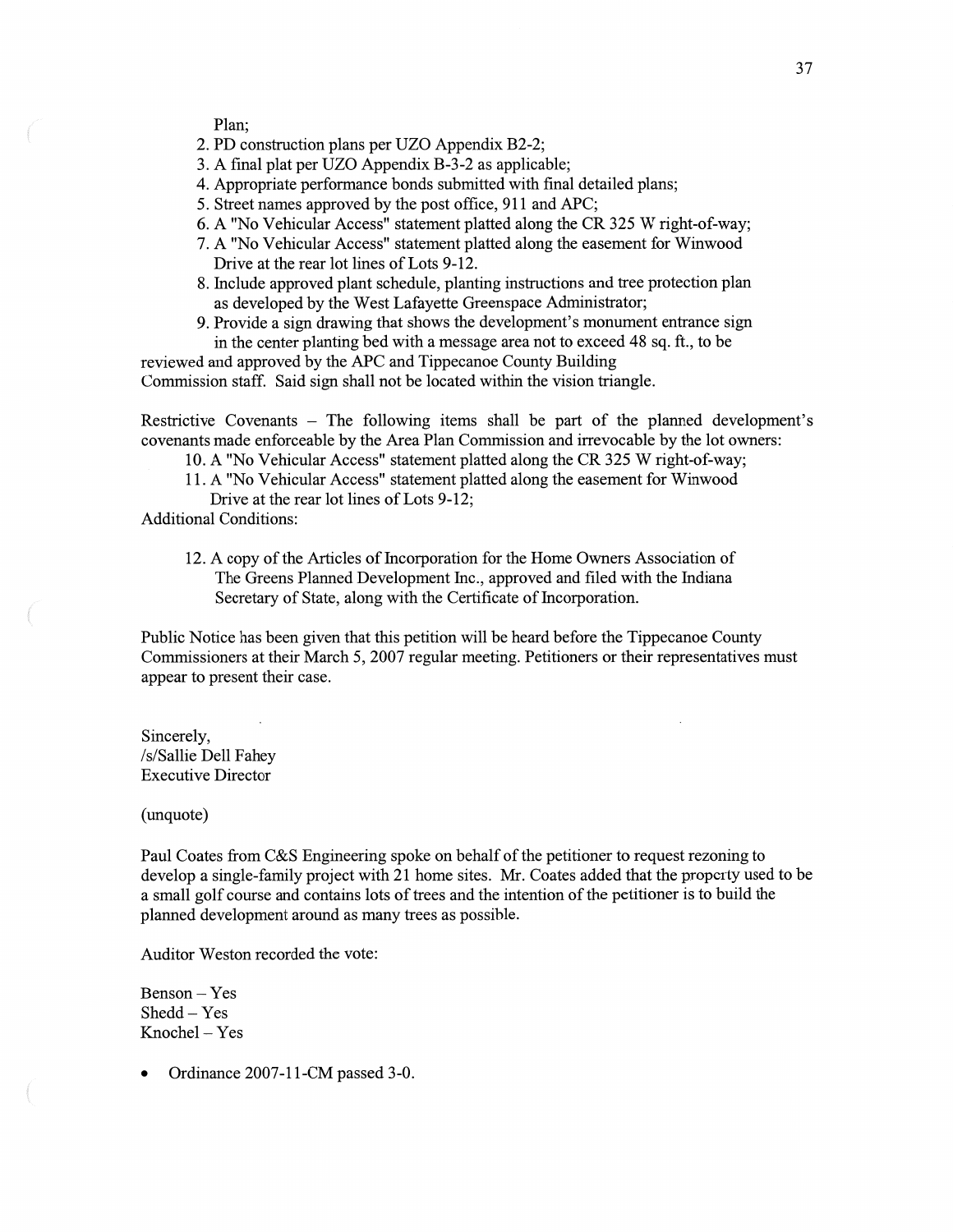## *SOAP* BOX *DERB Y/SKA* TE *PARK*

Attorney **Luhman** read Resolution 2007—07—CM **into** the record to suppor<sup>t</sup>the efforts of the Soap Box Derby/Skate Park.

**0** Commissioner Knochel **moved** to approve Resolution 2007-07-CM, seconded by Commissioner Shedd; motion carried.

## *VACATION OF EASEMENT*

Attorney Joe Bumbleburg presented a request for Vacation of Easement. He noted that a 20 foot easement is located between two lots. Attorney Bumbleburg added that engineers have surveyed the area and concluded that this is not a relief area for drainage and is hereby requesting a rezone.

**0** Commissioner Knochel moved to approve Ordinance 2007-13—CM, second by Commissioner Shedd.

Auditor Weston recorded the vote:

Benson — Yes Shedd **—** Yes Knochel *—* Yes

**0** Ordinance 2007—13-CM passed 3-0.

### *BUILDING COMMISSION:* Ron *Highland*

#### **Unsafe Structure**

For the *record: County Attorney Dave Luhman left* the *meeting* and was *replaced* by *Attorney* Jay *Seeger. . .* 

Building Commissioner Ron Highland and Attorney Jay Seeger presented new information in the case of an unsafe structure in West Lafayette. Commissioner Highland stated that no significant progress had been made on this case court case or pending litigation recently and he stressed the importance of the county's liability in the case. Attorney Seeger noted that the commissioners agreed to fine Pat Richard \$5,000 if he had not made progress in this case by March 5, 2007. Commissioner Highland noted that on a recent visit to the structure individuals were found inside the perimeter. Attorney Seeger informed the commissioners that a lawsuit has been filed against them to prevent any demolition of the structure. Attorney Seeger was unsure of all the details involved in the lawsuit since it had just been received before the meeting.

Mr. Richard provided an engineer's report to the commissioners' which demonstrates the effects of how the structure would fall. Mr. Richard added that he has started the process of condemning the building, and noted that he is insured in the event the structure should fail. He stated that currently his legal council is scheduling depositions for the case. He stressed that he has taken all necessary steps to further this case in the court system and at this point his hands are tied.

Attorney Seeger **mentioned** that this case has been filed for over a year with no development. He stressed the importance of the commissioner's liability in the **event** the building collapses. Attorney Seeger added that Mr. Richard's insurance would not cover the county in any lawsuit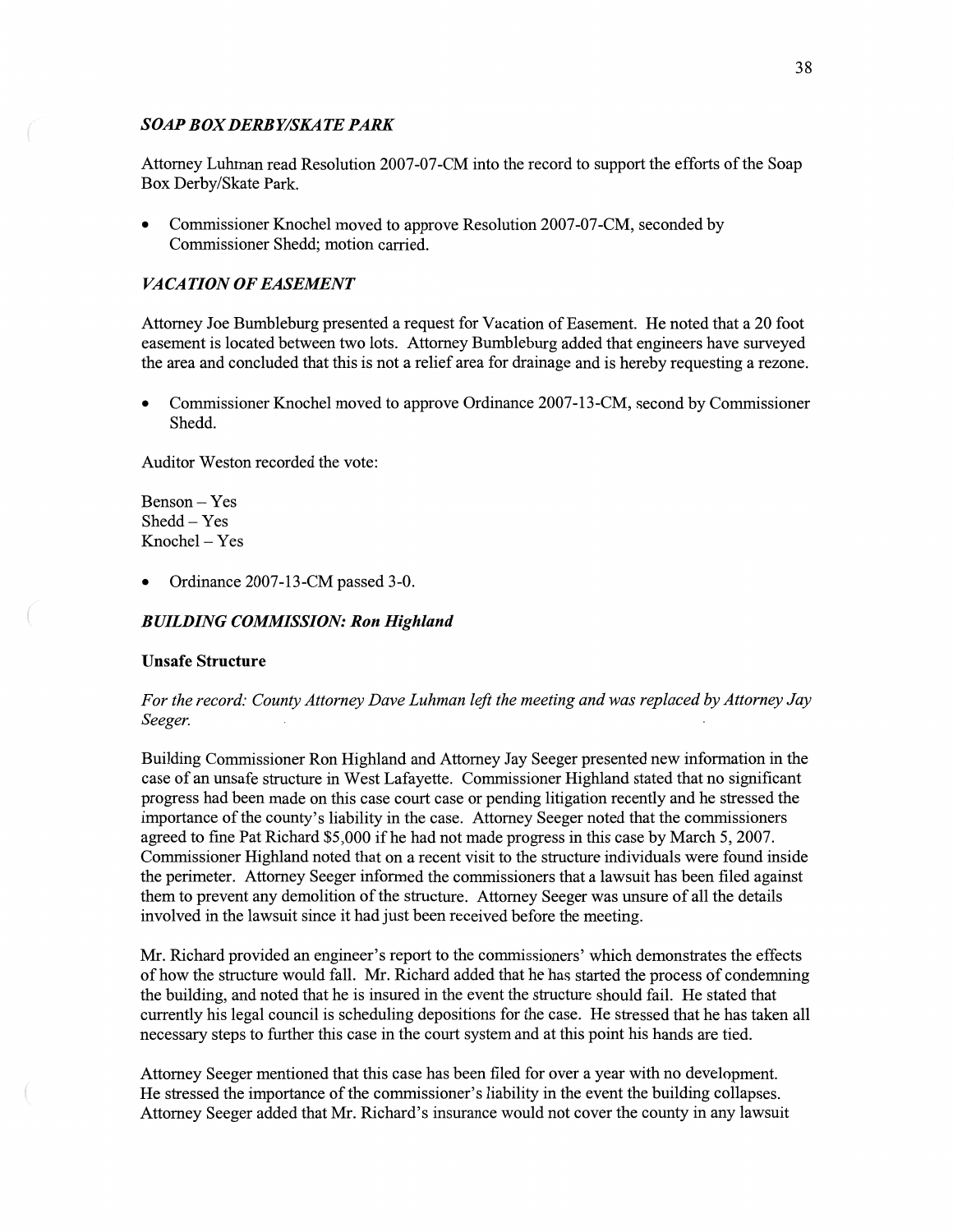filed against them. He then advised the commissioners consider all the information presented as they progress further with **this** case.

- **0** Commissioner Knochel moved to continue the hearing on this case to the April 2, 2007 meeting; **motion** died for a lack of second.
- **0** Commissioner Shedd moved to impose the \$5000 fine, and requests proof of insurance fiom the owner that names the commissioners as insured and also provide a court date; all by April 2, 2007 meeting, second by Commissioner Benson; **motion** carried.

Attorney Seeger noted that for the purpose of the unsafe building act, the commissioners are required to adopt findings. Attorney Seeger read the findings into the record.

## **FINDINGS, AFFIRMATION** OR **ORDER,** AND **IMPOSITION** OF CIVIL **PENALTY**

The Tippecanoe County Board of Commissioners, with respect to the property located at 3324-3336 Wyndham Way, West Lafayette, Indiana, makes the following findings:

- 1. The property located at 3324-3336 Wyndham Way, West Lafayette, Indiana (Key Number 134-06515-0087) (hereafter referred to as the "Property") is located in the unincorporated area of Tippecanoe County, Indiana.
- The Property is owned by Canyon Creek Holdings, LLC. Mortgages on the Property are held by Lafayette Savings Bank, FSB.
- On December 21, 2006, Ronald L. Highland, for the Tippecanoe County Building 3. Commission, issued an Unsafe Building Ordinance Violation Order (hereafter referred to as the "Order") with respect to **a** four (4) unit apartment building (hereafter referred to as the "Building") located on the Property.
- **A** copy of the Order was mailed via certified **mail,** return receipt requested to Canyon Creek Holdings, LLC and Lafayette Savings Bank, FSB on December 21, 2006. The Order was received by Canyon Creek Holdings, LLC on December 22, 2006 and by Lafayette Savings Bank, FSB, on December 22, 2006. The notice requirements of Indiana Code section 36-7-6-25 have been compiled with.
- 5. The Building has been inspected by the Tippecanoe County Building Commission, and the Building Commission has determined that the Building is in danger of structural failure and is uninhabitable.
- The Building has been inspected at the request of the owner by Andrew S. Switzer, RE. and he has provided **a** written opinion that the Building is in danger of structural failure and is uninhabitable.
- 7. The Building is experiencing differential settlement with resulting stress and strain. The Building's brick veneer on the north side is showing major settlement cracking. The **"LEAN"** of the Building is reducing the capacity of the structure to resist wind loads. In comparing the potential force on the structure to the shear capacity of the structure, the structure is currently at its **maximum** limit and is in danger of failing during a severe Wind storm.
- The Building will probably never stop settling due to the organic soil beneath the Building.
- The Building is manifestly unsafe for occupancy as **a** four (4) unit apartment building.
- 10. The owner of the Property, the mortgagee of the Property, and their representatives were been given due opportunity to appear and present evidence, cross-examine opposing Witnesses, and present arguments.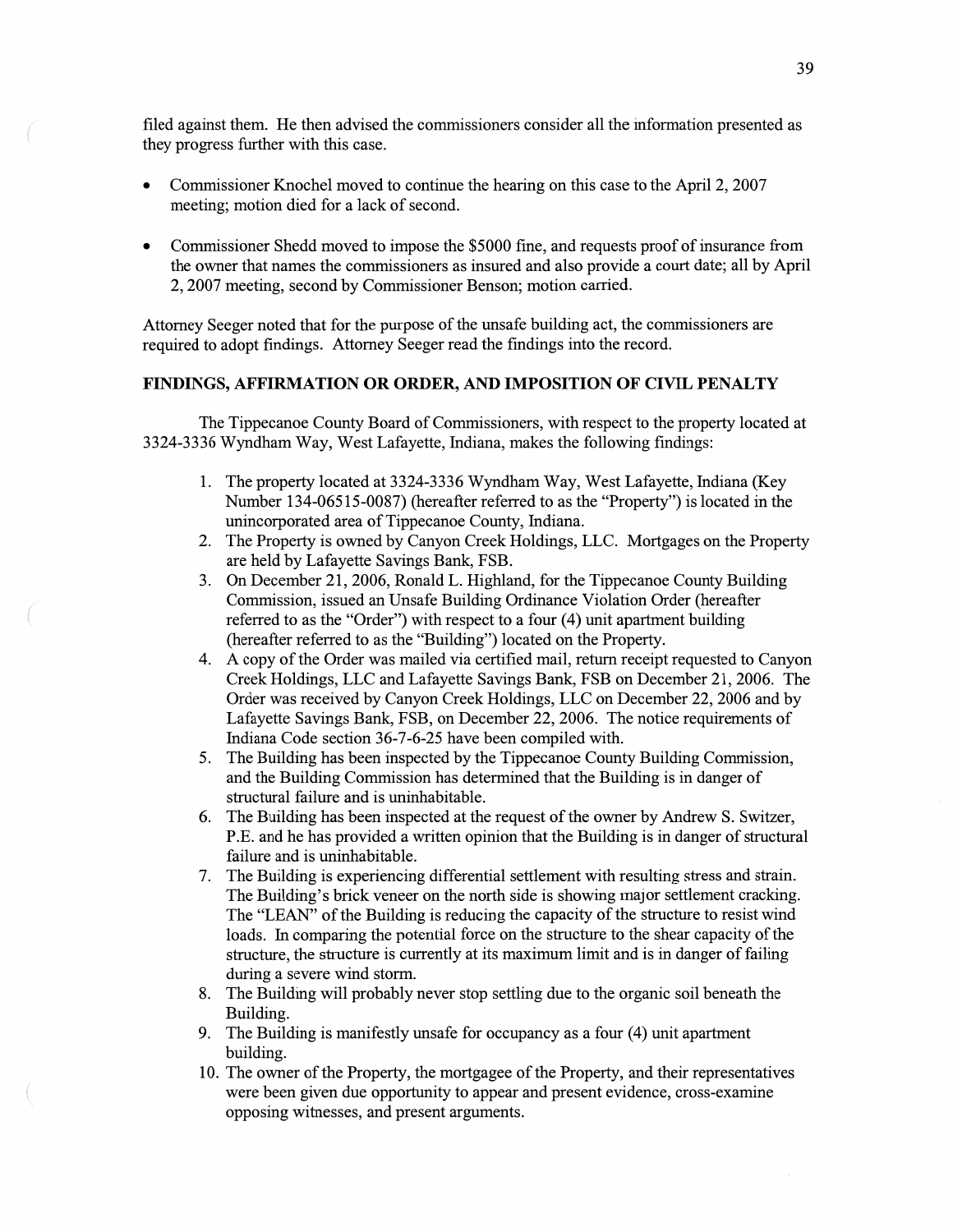- 11. The Building is an unsafe building under **Indiana** Code section 36-7-9-4(a).
- 12. The Property is an unsafe premises under Indiana Code section 36-7-9-4(b).
- 13. The Building is an unsafe building under Tippecanoe County Code of Ordinances section 156.02(A).
- 14. The Building is a public nuisance under Tippecanoe County Code of Ordinances section 156.03.
- 15. The Unsafe Building Ordinance Violation Order issued by the Tippecanoe County Building Commission on December 21, 2006, is affirmed.
- 16. Canyon Creek Holdings, LLC has willfully failed to comply with the Order.
- 17. **A** civil penalty of five thousand dollars (\$5,000.00) is imposed on Canyon Creek Holdings, LLC pursuant to Indiana Code section  $36-7-9-7(e)$  as a result of its willful failure to comply with the Order.

APPROVED AND ADOPTED on March 5, 2007.

## THE BOARD OF COMMISSIONERS OF THE COUNTY OF TIPPECANOE

**0** Commissioner Shedd **moved** to approve the findings as presented, second by Commissioner Benson; motion carried.

For the *record: Attorney* Jay *Seeger* has *left* the *meeting* and *County Attorney Dave Luhman* has *entered.* 

## *TREASURER:* Bob *Plantenga*

Treasurer Bob Plantenga presented a contract for approval with Certified IT, LLC. Treasurer Plantenga noted that **this** company offers credit card payments online with added benefits and reduced **fees** for taxpayers. He stated that this would not replace the Official Payment system now offered but will provide another option for the county and taxpayers.

**0** Commissioner Knochel moved to approve the contract for Certified IT LLC, second by Commissioner Shedd; motion carried.

Treasurer Plantenga presented <sup>a</sup>proposal for professional services from Financial Solutions Group, Inc. The scope of work includes review of the cash management practices and banking service practices of the county and to provide recommendations to the treasurer. Treasurer Plantenga added that the county has worked with Financial Solutions Groups in the past and recommends that the commissioners approve this proposal.

**0** Commissioner Knochel moved to approve the proposal for professional services, second by Commissioner Shedd; motion carried.

## *TIPPECANOE VILLA APPLICATION*

 $\left($ 

**0** Commissioner Knochel **moved** to approve the application for Patn'cia A. Stoltz, second by Commissioner Shedd; **motion** carried.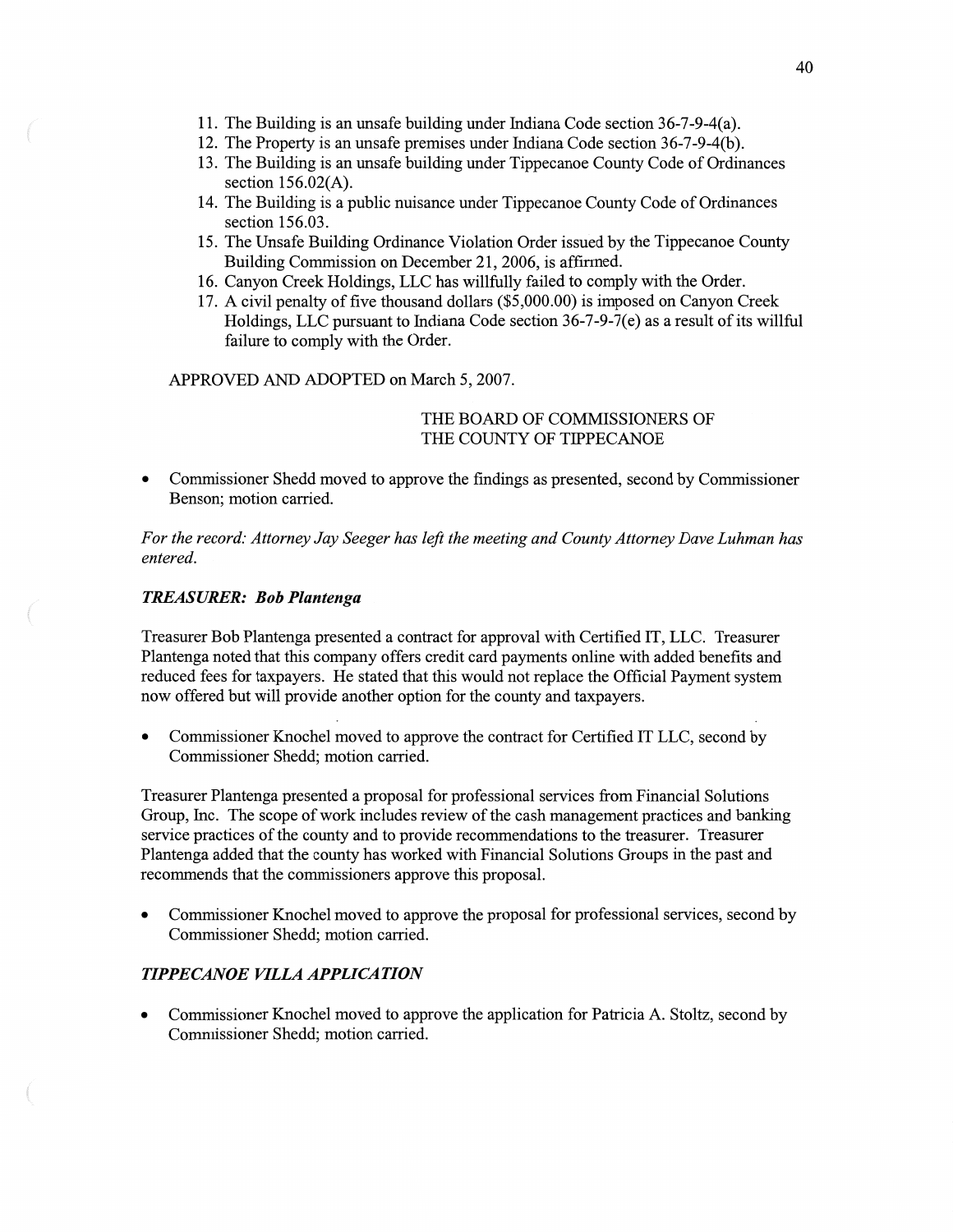# *PTABOA BOARD APPOINTMENTS*

**0** Commissioner Knochel moved to appoint Gail McIntyre and Cathi Gould to the **PTABOA**  Board for 2007, second by Commissioner Shedd; motion carried.

## **APPOINTMENTS TO COMMUNITY CORRECTIONS BOARD**

**0** Commissioner Shedd **moved** to appoint Darren Dunham to the Community Corrections Board, second by Commissioner Knochel; motion carried.

## *APPOINTMENTS TO THE COMMON WAGE BOARD*

**0** Commissioner Knochel moved to appoint **Dave** Lahr to the West Lafayette Common Wage Board, **second** by Commissioner Shedd; motion carried.

# $UNFINISHED/NEW BUSINESS$

Commissioner Benson presented an Indiana Criminal Justice Institute grant for approval for the Prosecutor's office.

**0** Commissioner Knochel moved to approve the grant, second by Commissioner Shedd; motion carried.

Commissioner Benson also presented **a** copier contract/lease agreement for Fairfield Township Assessor's office.

Commissioner Knochel moved to approve the copier contract/lease agreement, second by Commissioner Shedd; **motion** carried.

#### *REPORTS* ON *FILE*

Reports on file include the Clerk's Annual Report 2006, Mail and Duplicating for February, Parks Department, Weights and Measures, and Tippecanoe County Public Library.

# *PUBLIC COMMENT*

Fairfield Township Assessor Jan Payne requested information regarding the Appellate Services Contract for the assessors. She noted **that** to date the contract had not been signed by the county assessor and added that she is concerned about the time lost on settling these appeals.

# *Commissioner Benson called* for *a* five *minute recess* in an *attempt* to *clarifi:* the *situation with*  the *county assessor.*

County Assessor Samantha Steele mentioned that her previous concerns regarding the Appellate Services contract had been addressed by County Attorney Dave Luhman and added that she will endorse the contract.